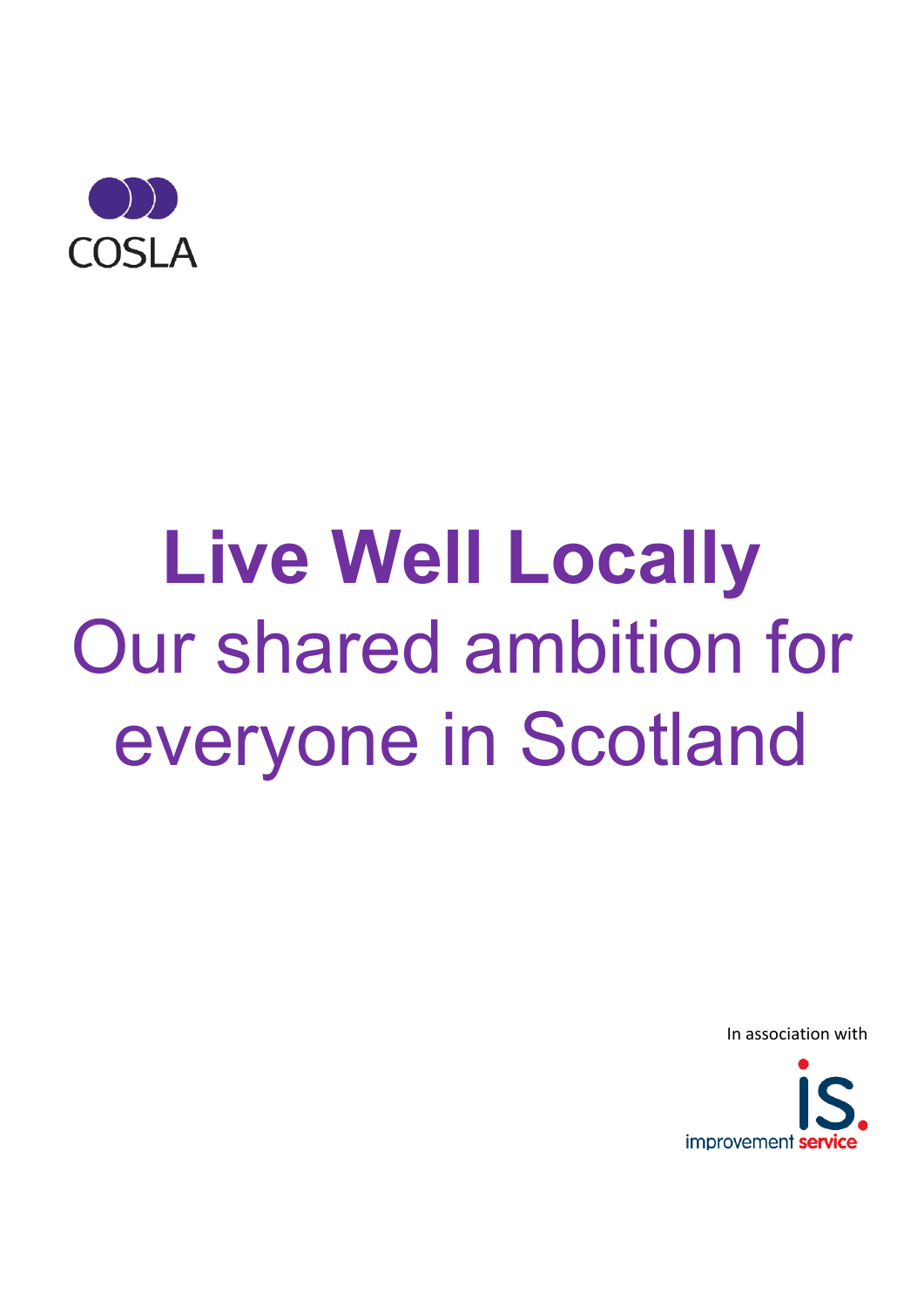## **Thursday 24, February 2022**

| <b>Time</b> | <b>Session</b>                                                                      | <b>Speaker</b>                                                                                                                                                                                                                                                      |  |
|-------------|-------------------------------------------------------------------------------------|---------------------------------------------------------------------------------------------------------------------------------------------------------------------------------------------------------------------------------------------------------------------|--|
| 10.00am     | Morning Session: Chaired by Councillor Alison Evison,<br>President of COSLA         |                                                                                                                                                                                                                                                                     |  |
| 10.05am     | The Scottish Political Scene                                                        | Professor John Curtice<br><b>Professor of Politics</b><br>University of Strathclyde/ScotCen<br>Social Research                                                                                                                                                      |  |
| 11.00am     | Session title to be confirmed                                                       | Lene Conradi, Mayor of Asker,<br>Norway<br>And<br>Arion Chryssafis, Vice Mayor of<br>Solna, International and Social<br>Affairs Spokesperson, Solna<br>municipality, Sweden<br>And<br>The Rt Hon. Lord Mayor of Belfast<br>City Council, Councillor Kate<br>Nicholl |  |
| 12.10pm     | <b>Lunch and Recess</b>                                                             |                                                                                                                                                                                                                                                                     |  |
| 12.40pm     | Afternoon Session: Chaired by Councillor Graham Houston,<br>Vice President of COSLA |                                                                                                                                                                                                                                                                     |  |
| 12.45pm     | <b>Presidential Address</b>                                                         | <b>Councillor Alison Evison</b><br>President of COSLA                                                                                                                                                                                                               |  |
| 1.15pm      | First Minister's Address                                                            | The Rt. Hon. Nicola Sturgeon MSP<br><b>First Minister of Scotland</b>                                                                                                                                                                                               |  |
| 1.45pm      | Session title to be confirmed                                                       | The Rt. Hon. Michael Gove MP<br>Secretary of State for Levelling Up,<br>Housing and Communities and<br>Minister for Intergovernmental<br>Relations                                                                                                                  |  |
| 2.15pm      | Keynote Speakers Q & A                                                              |                                                                                                                                                                                                                                                                     |  |
| 2.45pm      | <b>Close of Conference Session</b>                                                  |                                                                                                                                                                                                                                                                     |  |

| 4.00pm | <b>COSLA Excellence Awards</b>       | Sally Magnusson<br><b>BBC Broadcaster and Writer</b> |
|--------|--------------------------------------|------------------------------------------------------|
| 5.30pm | <b>Conclusion of Awards Ceremony</b> |                                                      |